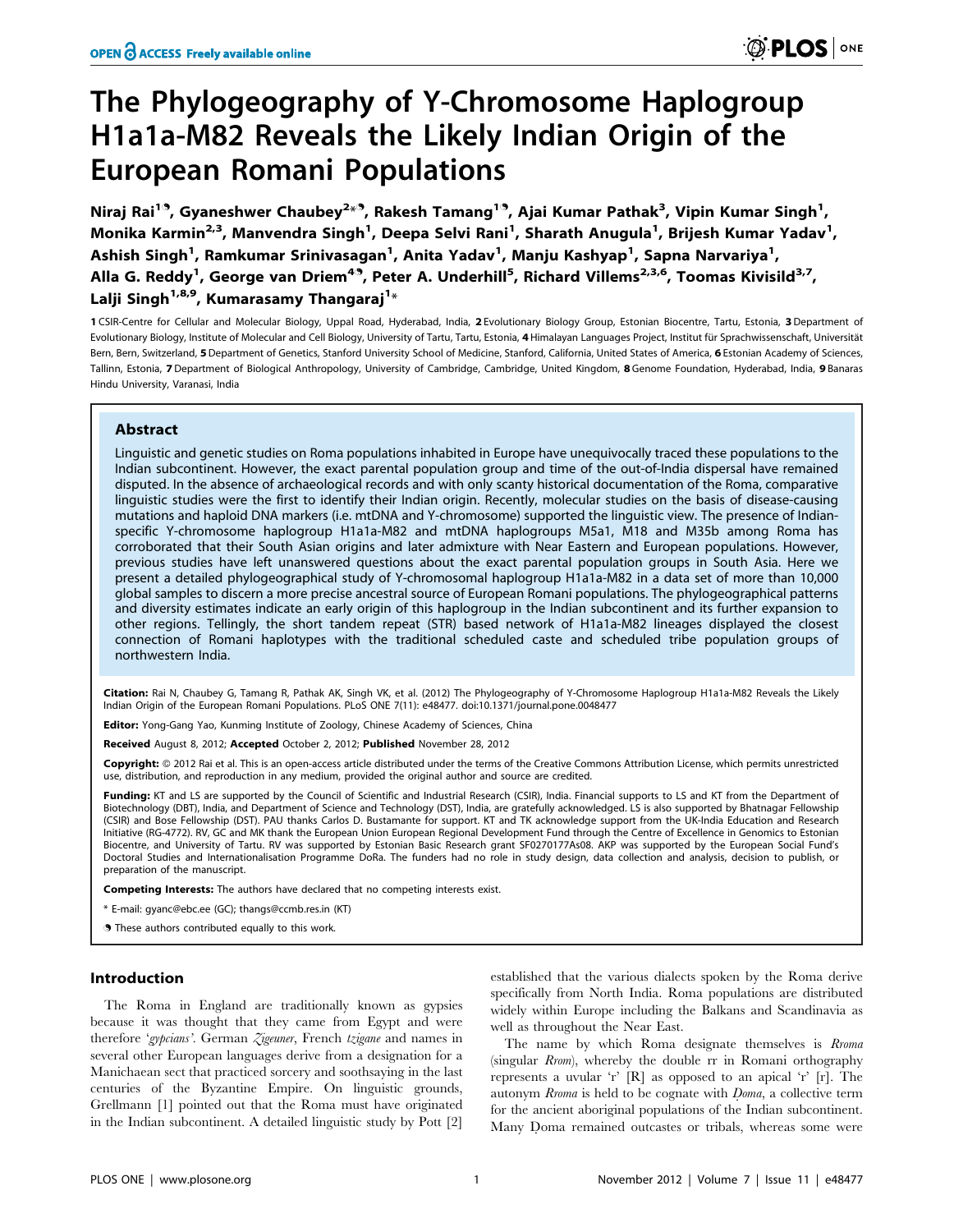assimilated into the lower strata of the caste system by the Indo-European speaking Indians [3,4].

The Roma route of migration has long been the object of linguistic study. Grierson [5] propagated the idea that the 'Gipsy languages' were of 'Dardic origin', but Turner [6] demonstrated that the Romani languages were not Dardic, but belonged to the same central Indo-Aryan subgroup as Hindi. The presence of Burushaski loans in Romani [7], the lack of Arabic loans and the presence of Dardic, Georgian, Ossetian, Armenian and mediaeval Greek loans [8] indicate that the Roma migrated to Europe by a northerly route, beginning around Gilgit in the northernmost Hindu Kush, thence along the southern Caspian littoral, the southern flank of the Caucasus, the southern shoreline of the Black Sea, across the Bosporus, and subsequently spreading across Europe since  $13<sup>th</sup>$  century. A legacy of the migration is that some Roma refer to themselves as Sinti, an adjectival form derived from Sindh, the name of the Indus river. Morgenstierne [9] argued that the endangered Domākī language spoken by several hundred Doma in Gilgit and Yasin, belonging to the minstrel and blacksmith castes, represents an ethnolinguistic remnant of the early Roma migration through what today is northern Pakistan.

The Indian ancestry of Roma has been studied using mtDNA, Y-chromosomal and autosomal studies [10–16]. The South Asianspecific mtDNA haplogroups M5a1, M18 and M35b [13,16], single Y-chromosomal haplogroup (hg) H1a1a-M82 [10,17] and the pathogenic 1267delG mutation in CHRNE, i.e. cholinergic receptor, nicotinic, epsilon [18], root Roma ancestry in South Asia. It is also evident that the Roma exchanged a significant amount of genes with contemporary populations on their way to Europe [16,17] (and references therein). The latter finding corroborates the admixture en route explicitly proposed by linguists in the  $19<sup>th</sup>$  century [2,19]. The genetic analysis of European Roma populations identified them as a suitable founder population to study Mendelian disorder and a valuable part of the European genetic landscape [12,14,15,20,21]. Recently, a study on primary congenital glaucoma reported a common mutation in the Roma and Jatt populations [21].

Although the Indian origin of the European Roma populations is linguistically and genetically well-established, accurate identification of their South Asian source has remained a matter of debate. Some linguistic studies argue that the proto-Romani founder population must have been in northwestern India [22– 24], although their own origin myth suggests an origin on the Gangetic plain [25,26]. The classical and mtDNA genetic markers suggested the closest affinity of the Roma with Rajput and Punjabi populations from Rajasthan and the Punjab respectively [16,20], although these studies were compromised by low level phylogenetic resolution and a limited coverage of the Indian populations. These findings are now reconciled in light of our present genetic study thoroughly, comparing paternal lineages of Roma and a large number of South Asian populations, throwing light on the relationships and recent split of these groups.

In contrast with the maternal lineages, where three South Asian-specific lineages were reported [16], the paternal lineage of Roma carries only a single currently discernible South Asianspecific Y-chromosomal founder hg H1a1a-M82, ranging from 10 to 60% frequency in various Roma populations [10,17,27–31]. The paternal ancestor of hg H1a1a-M82, viz. hg H-M69, is an autochthonous component of the South Asian Y-chromosome gene pool, accounting, on average, for 22% of the studied paternal lineage pools [32–36]. Its relatively deep phylogenetic position within the overall Y-chromosome phylogeny as well as its extremely low frequency elsewhere, including the East and Southeast Asia, Middle East and Europe [32,37–43], suggests

that it arose in South Asia sometime prior to the Last Glacial Maximum, perhaps even earlier between 30 and 40 KYA ago [33].

There are examples where a single Y-chromosomal hg is associated with the expansion of a population from a homeland, e.g. hg C3 with Genghis Khan's army [44], spread of hg O1-M110 bearing Austronesians from Taiwan to the Admiralty Islands of Melanesia [45] and hg O2a-M95 with the incursion of Austroasiatic speakers into India [35]. The reduced diversity and expansion of H1a1a-M82 lineages in all Roma groups argues for a descent from a single paternal ancestor in the Indian subcontinent [10,29]. The most popular model proposes an origin in northwestern India, but this model has not been tested using an adequately large collection of data from Y-chromosomes of the Indian subcontinent. Here, we address this issue by generating the largest dataset to date of H1a1a-M82 lineages including 214 ethnic populations from India that fill a major geographical gap (Table S1).

To detect possible source populations of European Roma paternal lineages within, we genotyped first M82-H1a1a hg) in a large number of Indian populations to produce a high-resolution dataset of hg H1a1a-M82 and thereafter, 17 Y-chromosome short tandem repeats (STRs) (Text S1 and Table S2). To reduce sampling bias, we have analysed more than 7000 samples from 214 ethnic populations covering the whole length and breadth of India (Table S1 and S3).

# Results and Discussion

Hg H1a1a-M82 accounts for more than 12% of all male lineages in South Asia, with a highest incidence of 20% amongst South Indians and a lowest incidence of 0.2% among northeast Indian populations (Table S1 and S3). Hg H1a1a-M82 has a decreasing gradient from its peak frequency in southern India toward both the northwestern and the northeastern peripheries and a virtual absence further to the extreme east and west (Table S1, S3 and S4). Interestingly, substantial frequency changes occur despite the short geographical distance between the East Indian and their adjacent northeast Indian populations, suggesting different paternal population histories for these two neighboring regions. Consistent with the frequency distribution of H1a1a-M82 within India, the Y-STR variance and expansion ages basically reflect a similar pattern (Fig. 1 and Table 1). The overall TMRCA estimate of the H1a1a-M82 lineage in India using  $\rho$ -statistics [46], was  $\sim$ 22KYA. The regional expansion times within India range between 16 and 24 KYA (Table 1). The higher expansion time with the associated mean pair-wise difference (MPD) and haplotype diversity (HD) (Fig. 1 and, Table 1 and 2) suggests that hg H1a1a-M82 originated in the same South Asian pre-LGM gene pool of Y-chromosomes.

Within India, language group-wise expansion times and variance were observed to be highest among Dravidian speakers  $(25\pm3.5 \text{ KYA}, 0.59)$ , followed by Austroasiatic speakers  $(22.4\pm3.3 \text{ KYA})$ KYA, 0.52), and lowest among Indo-European speakers  $(19.5 \pm 2.2)$ KYA, 0.47). Just as with the expansion time of hg O2a-M95 among Austroasiatic speakers [35], the H1a1a-M82 expansion time was established to be substantially higher among South Munda (22 $\pm$ 3.5 KYA) than in the North Munda (16.3 $\pm$ 3 KYA) group. The South Munda groups live in close proximity to the Dravidian groups, and it is likely that the already diverse Dravidian H1a1a-M82 might have assimilated into the Munda group after the Austroasiatic incursion into the Indian subcontinent.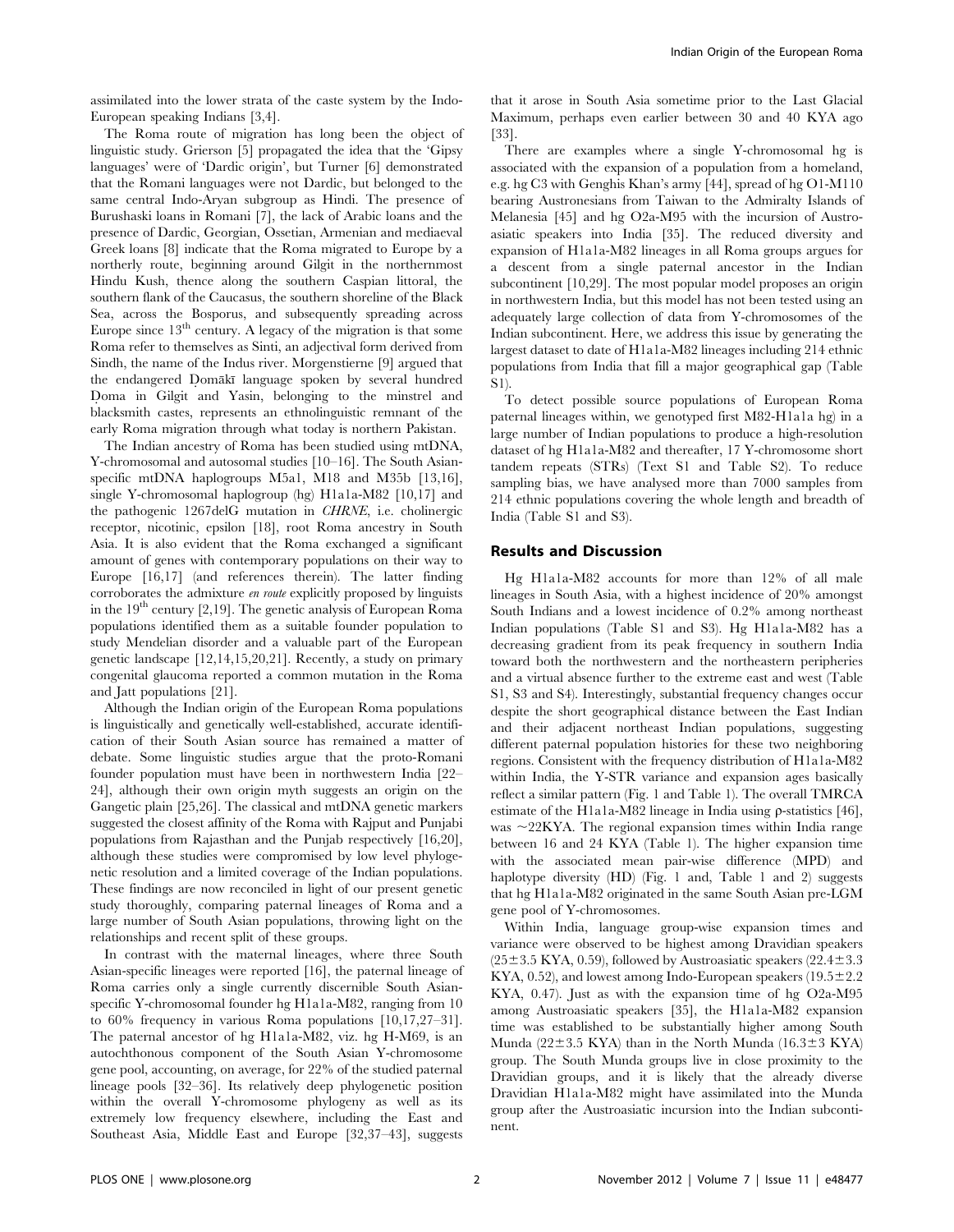

Figure 1. The most parsimonious route of prehistoric expansion of Y-chromosomal haplogroup H1a1a-M82 and the recent out-of - India migration of European Roma ancestors. doi:10.1371/journal.pone.0048477.g001

The geographical distribution of hg H1a1a-M82 is largely restricted to South Asia, and its significant occurrence among European Roma populations strongly links the Roma to the Indian subcontinent. The high frequency of H1a1a-M82 among all the Roma groups and their reduced genetic diversity relative to South Asian populations can most likely be attributed to their recent migration from India (Table 1 and 2). In the network analysis (Fig. 2), the Roma Y-STR haplotypes cluster predominantly close to the northwestern Indian haplotypes. In addition, the northwestern Indian haplotypes, while diverse, generally radiate from the core of the network while the Roma haplotypes being distributed further away. These patterns point to northwestern India as the source of the Roma H1a1a-M82 chromosomes. The average age estimate of Roma founders considering their distance from Northwest Indian founders is  $1405 \pm 688$  YBP (Table 3), which is largely in agreement with the time frames suggested previously.

In order to ascertain the closest population group among northwestern Indians, we redrew the network of Roma haplotypes exclusively within the northwestern Indian variation (Fig. 3). It is highly revealing that the closest or matching haplotypes with the Roma haplotypes were found in scheduled caste and scheduled tribe populations, while the middle and upper caste haplotypes were more distant to the Roma haplotypes (Fig. 3). Scheduled castes and Scheduled tribes are the endogamous groups in India that are given a special status by the Government of India to uplift their social status (for more details, refer [47]). Historically, the assimilation of so-called tribals into the caste system generally did little to ameliorate the socio-economic barriers or enhance the marriageability of former outcastes to members of the middle or

Table 1. Measure of Genetic Diversity and expansion ages of haplogroup H1a1a-M82 among different population groups.

| Group              | $\boldsymbol{n}$ | h  | <b>HD</b>           | <b>MPD</b>          | <b>AMD</b> | Variance | Age              |
|--------------------|------------------|----|---------------------|---------------------|------------|----------|------------------|
| Roma Portugal      | 21               | 8  | $0.8286 \pm 0.0646$ | $1.5190 \pm 0.9501$ | 1.14       | 0.08     | $3.69 \pm 2.53$  |
| l Roma Serbia      | 41               | 17 | $0.8744 \pm 0.0363$ | $1.4183 \pm 0.8851$ | 1.66       | 0.1      | $3.71 \pm 2.18$  |
| Roma Croatia       | 76               | 13 | $0.5607 \pm 0.0674$ | $1.2758 \pm 0.8111$ | 1.36       | 0.05     | $1.91 \pm 0.72$  |
| Northwest India    | 64               | 57 | $0.9950 \pm 0.0042$ | $7.0164 \pm 3.3392$ | 5.86       | 0.38     | $16.04 \pm 2.38$ |
| <b>West India</b>  | 13               | 13 | $1.0000 \pm 0.0302$ | $6.6795 \pm 3.3706$ | 5.23       | 0.45     | $17.65 \pm 3.97$ |
| North India        | 26               | 24 | $0.9908 \pm 0.0151$ | $8.3108 \pm 3.9781$ | 8.04       | 0.49     | $19.46 \pm 2.95$ |
| East India         | 14               | 13 | $0.9890 \pm 0.0314$ | $8.0659 \pm 3.9862$ | 9.14       | 0.48     | $20.79 \pm 3.84$ |
| Northcentral India | 35               | 20 | $0.9092 \pm 0.0389$ | $7.3126 \pm 3.5062$ | 7.94       | 0.46     | $19.12 \pm 3.01$ |
| Southcentral India | 43               | 36 | $0.9900 \pm 0.0078$ | $8.7741 \pm 4.1281$ | 8.84       | 0.59     | $24.94 \pm 3.09$ |
| South India        | 37               | 35 | $0.9970 \pm 0.0071$ | $8.8769 \pm 4.1865$ | 8.78       | 0.56     | $23.63 \pm 3.22$ |

 $n =$  number of samples;  $h =$  number of haplotypes; HD = haplotype diversity; MPD = mean pairwise difference; AMD = average mutational distance from Roma modal haplotype.

doi:10.1371/journal.pone.0048477.t001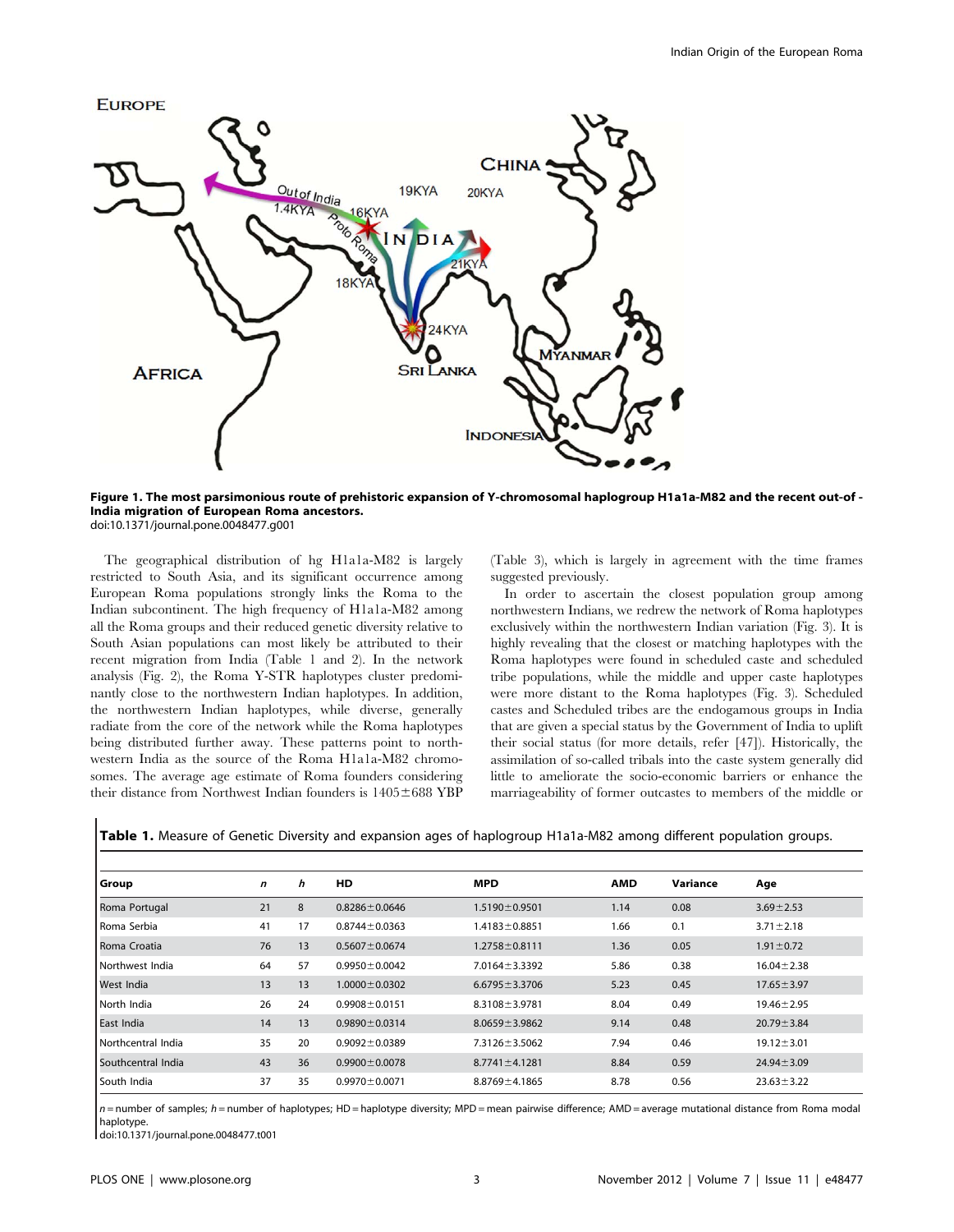Table 2. The average number of pairwise differences are shown within (PiX along diagonal) and between (PiXY above diagonal) populations; pairwise  $(\delta \mu)$ 2 genetic distance values are depicted below the diagonal.

|                          | <b>RP</b> | <b>RS</b> | <b>RC</b> | NWI     | WI      | ΝI      | EI      | NCI     | SCI     | <b>SI</b> | Afg     |
|--------------------------|-----------|-----------|-----------|---------|---------|---------|---------|---------|---------|-----------|---------|
| Roma-Portugal (RP)       | 1.51905   | 1.73984   | 2.14662   | 5.52827 | 4.7326  | 7.39011 | 8.26871 | 7.02449 | 7.49723 | 7.65508   | 6.34921 |
| l Roma-Serbia (RS)       | 0.27117   | 1.41829   | 2.42202   | 5.75191 | 4.88368 | 7.59568 | 8.40592 | 7.06899 | 7.64265 | 7.61437   | 6.61382 |
| Roma-Croatia (RC)        | 0.7492    | 1.07497   | 1.27579   | 6.03372 | 4.90891 | 7.92814 | 7.98872 | 7.22744 | 7.54376 | 7.98898   | 6.02851 |
| Northwest India (NWI)    | 1.26057   | 1.53457   | 1.88764   | 7.01637 | 7.0012  | 8.0631  | 8.66853 | 8.08304 | 8.45858 | 8.46917   | 7.52344 |
| West India (WI)          | 0.63333   | 0.83479   | 0.93127   | 0.15327 | 6.67949 | 8.24852 | 8.47802 | 7.8044  | 8.19678 | 8.35135   | 7.17949 |
| l North India (NI)       | 2.4752    | 2.73115   | 3.13486   | 0.39953 | 0.75339 | 8.31077 | 9.12363 | 8.14945 | 8.85599 | 8.79002   | 8.19231 |
| East India (EI)          | 3.47622   | 3.66381   | 3.31786   | 1.12738 | 1.10531 | 0.93527 | 8.06593 | 8.62653 | 9.26578 | 8.94402   | 7.4881  |
| Northcentral India (NCI) | 2.60866   | 2.70354   | 2.93325   | 0.91855 | 0.80835 | 0.33776 | 0.93726 | 7.31261 | 8.6     | 8.60541   | 7.72857 |
| Southcentral India (SCI) | 2.35066   | 2.54647   | 2.51882   | 0.56335 | 0.46999 | 0.31357 | 0.84577 | 0.55665 | 8.77409 | 9.04274   | 8.18605 |
| South India (SI)         | 2.45712   | 2.46679   | 2.91264   | 0.52255 | 0.57317 | 0.1962  | 0.47261 | 0.51066 | 0.21726 | 8.87688   | 8.27928 |
| Afghani (Afg)            | 2.92302   | 3.23801   | 2.72395   | 1.34859 | 1.17308 | 1.37026 | 0.78846 | 1.4056  | 1.13234 | 1.17417   | 5.33333 |

doi:10.1371/journal.pone.0048477.t002

high castes. However their language and means of subsistence were often affected, e.g. assimilation to an Indo-Aryan language and the shift from foraging, hunting and fishing to a more sedentary existence. Not surprisingly, the genetic differences between scheduled tribes and scheduled castes are not found to be substantial [47]. On the basis of our findings, it is therefore most parsimonious to conclude that the genealogically closest patrilineal ancestors of the Roma were among the ancestors of the present scheduled tribes and scheduled caste populations of northwestern India. The genetic data analysed here for the first time provide strong population genetic support for the linguistic



Figure 2. Phylogenetic network relating Y-STR haplotypes within haplogroup H1a1a -M82. The network was constructed using a median joining with MP (maximum parsimony) algorithm as implemented in the Network 4.6 program. The size of the circles is proportional to the number of samples. The data used for comparison have been taken from the literature (See Text S1). doi:10.1371/journal.pone.0048477.g002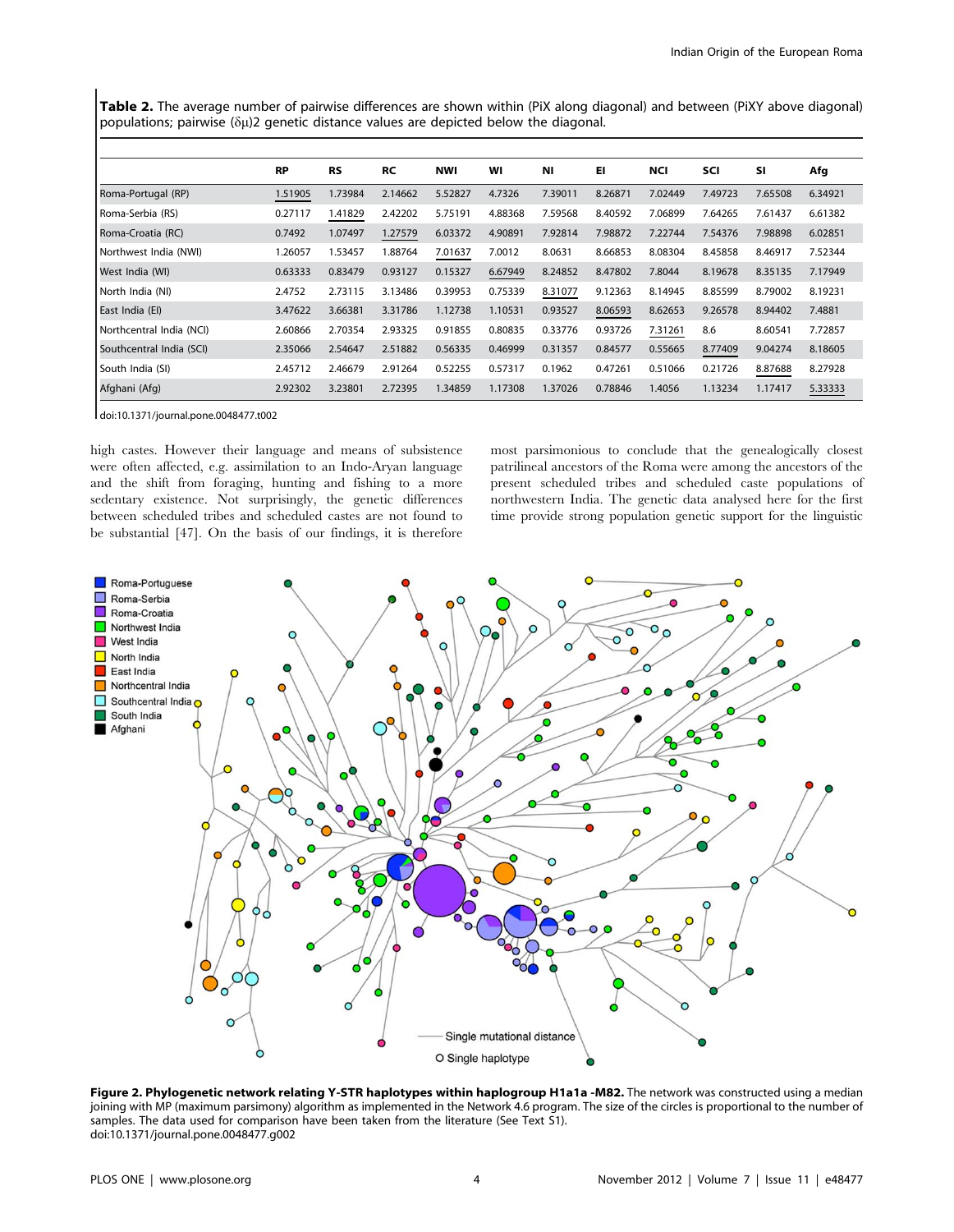Table 3. Y-chromosomal haplogroup H1a1a-M82 founder analysis for Roma.

| $n$ (number of samples) in the<br>cluster | <b>TMRCA</b> (years) | SD (years) |  |  |  |  |  |
|-------------------------------------------|----------------------|------------|--|--|--|--|--|
| 15                                        | 1110                 | 785        |  |  |  |  |  |
| 65                                        | 1024                 | 407        |  |  |  |  |  |
| 61                                        | 2081                 | 873        |  |  |  |  |  |
|                                           | 1405                 | 688        |  |  |  |  |  |

Different founders were identified based on the Network analysis (Text S1). The age was estimated from the  $\rho$  statistic (the mean number of mutations from the assumed root of each and every founder), using a 25-year generation time and the TD statistic, assuming a mutation rate of  $6.9 \times 10^{-4}$  [11], based on variation at 15 common Y-STR loci.

doi:10.1371/journal.pone.0048477.t003

based identification of the ancestral Roma with the presumed aboriginal Doma of northwestern India and the Gangetic plain.

This suggestion also enables a resolution of the controversy on the Punjab and the Gangetic plain. The Doma are indigenous to the Punjab as well as to the entire Gangetic plain as far east as the lower course of the Brahmaputra. Yet not all Doma groups were historically ancestral to the European Roma, and in fact most descendants of the aboriginal Doma reside in the Indian subcontinent today [4]. It is held that a large number of aboriginal Doma were recruited in the Punjab to repel the Ghaznavid invasions of the kingdom of Jayapala between 1001 and 1026. These Doma were rewarded by nominal promotion to KSatriya 'warrior' or Rājpūt caste status, but such nominal promotions in the social context of the Indian subcontinent generally did not lead to a genuine enhancement of eligibility in marriage or social status because of the enduring nature of local memory [4]. With the fall of the Hindu polities in what today is Pakistan, the westward migration of the Doma was set into motion. Arguably, the humble social position of the Doma could frequently have led to circumstances, which could have promoted their geographical mobility. Yet the timing of the Ghaznavid invasion presents the probable temporal and spatial historical correlation.

In order to conduct an intra-group comparison of Y-chromosome variation, we estimated the genetic distances (RST values) from 15 loci Y-STR haplotypes and made a multidimensional scaling plot (Fig. S1). The first dimension largely separated all the



Figure 3. Phylogenetic network relating Y-STR haplotypes within haplogroup H1a1a -M82- of Roma with northwest Indian populations. The network was constructed using a median joining with MP (maximum parsimony) algorithm as implemented in the Network 4.6 program. The size of the circles is proportional to the number of samples. SC = Scheduled Caste and ST = Scheduled Tribe. doi:10.1371/journal.pone.0048477.g003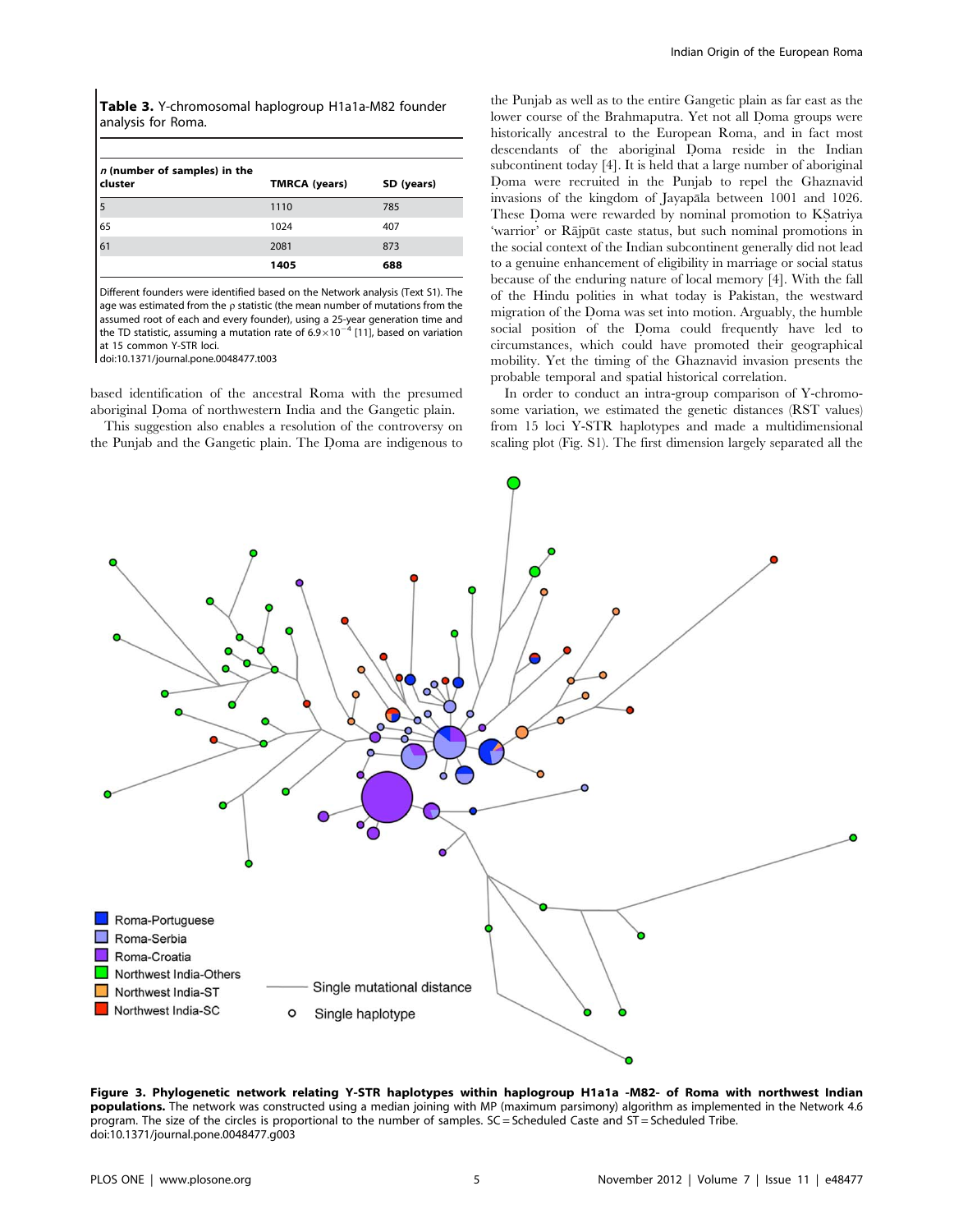Table 4. Analysis of Molecular Variance (AMOVA) using Y-STRs between groups of populations categorized on the basis of geography.

| Group                       | <b>Fst</b> |  |
|-----------------------------|------------|--|
| Roma Vs. Northwest India    | 0.34990    |  |
| Roma Vs. West India         | 0.36792    |  |
| Roma Vs. North India        | 0.55269    |  |
| Roma Vs. East India         | 0.65300    |  |
| Roma Vs. Northcentral India | 0.52934    |  |
| Roma Vs. Southcentral India | 0.45002    |  |
| Roma Vs. South India        | 0.48570    |  |
| Roma Vs. Afghani            | 0.68314    |  |
|                             |            |  |

doi:10.1371/journal.pone.0048477.t004

Indian groups from one another, while the second dimension had a maximum impact in separating east Indian from north-central Indian and northwestern Indian from the Roma groups as well as Croatian Roma from Portuguese and Serbian Roma. We also noted other significant genetic differences between Croatian Roma and Portuguese and Serbian Roma. Portuguese and Serbian Roma share a closer affinity than Croatian Roma (Fig. S1 and Table S5). South and south-central Indian groups occupy a pivotal position in the plot, with other groups scattered around them in accordance with their geographical affinity. The modal haplotypes of different population groups are given in Table S6 and their distance to it in Table S7. The Analysis of Molecular Variance (AMOVA) based on Y-STR data shows that the Roma populations are closest to northwestern Indian populations (Table 4). The average mutational distance from the Roma modal haplotype shows a consistent pattern of northwestern Indian populations as representing the closest Indian groups to European Roma (Table S7).

In conclusion, the analysis of Y-chromosome hg H1a1a-M82 variation in 214 ethnic groups from India shows that northwest Indian populations are the closest to the hg H1a1a-M82 variants observed in the present-day European Roma populations. Although only entire genome analyses can provide the richest narrative of history and migration, the Y-chromosome hg H1a provides an exceptional record of Indian and European Roma-specific paternal heritage, including their exodus from northwestern India and subsequent recent expansion. Our phylogeographical study of hg H1a1a-M82 enables now to better understand the temporal and spatial parameters of this migration. This first genetic evidence of this nature allows us to develop a more detailed picture of the paternal genetic history of European Roma, revealing that the ancestors of present scheduled tribes and scheduled caste populations of northern India, traditionally referred to collectively as the Doma, are the likely ancestral populations of modern European Roma. Our findings corroborate the hypothesized cognacy of the terms *Rroma* and *Doma* and resolve the controversy about the Gangetic plain and the Punjab in favour of the northwestern portion of the diffuse widespread range of the Doma ancestral population of northern India.

### Materials and Methods

Samples were collected with the informed written consent from 3498 unrelated healthy individuals belonging to 57 populations from all the four linguistic groups of India (Table S1 and S3). Ychromosome marker M82 (defining hg H1a) was genotyped in all the samples. From one to five M82 derived samples of each population were randomly selected for Y-STR genotyping based upon the frequency of H1a1a-M82 in the respective population. Our main aim was to cover highest geographic area (Table S1 and S3). In total, 204, M82 derived samples were genotyped by using the AmpF $\ell$ STR<sup>®</sup> Y-filer<sup>TM</sup> PCR amplification Kit (Applied Biosystems). The detailed material and method section is given in Text S1.

#### Supporting Information

Text S1 Detailed materials and methods. (DOC)

Figure S1 Multidimensional scaling plot of the Rst distances of the population groups based on haplogroup H1a1a-M82 Y-STR data.

(TIF)

Table S1 Details of the Indian and Nepali samples included in the present study and haplogroup H1a1a-M82 frequencies. (DOC)

Table S2 The 15 loci Y-STR profile of haplogroup H1a1a-M82 belonging to Indian, Afghani and European Roma population, used in the present analysis. (DOC)

Table S3 Regionwise haplogroup frequency in India and Nepal.

(DOC)

Table S4 The frequency of haplogroup H1a1a-M82 among different world populations. (DOC)

Table S5 Mean pairwise Fst between different studied groups for haplogroup H1a1a-M82.

(DOC)

Table S6 Modal H1a1a-M82 Y-STR haplotype of different population groups. (DOC)

Table S7 Average mutational distances from Roma Modal haplotype.

(DOC)

### Acknowledgments

We thank all the donors for participating in this study. We are grateful to the anonymous reviewers for their constructive suggestions in improving the quality of our manuscript.

#### Author Contributions

Conceived and designed the experiments: GC KT. Performed the experiments: NR GC RT AKP VKS M. Karmin MS DSR SA BKY AS RS AY M. Kashyap SN AGR. Analyzed the data: NR GC RT AKP. Contributed reagents/materials/analysis tools: AGR RV LS KT. Wrote the paper: GC KT NR RT GVD. Provided input on manuscript writing: TK PAU RV M. Karmin.